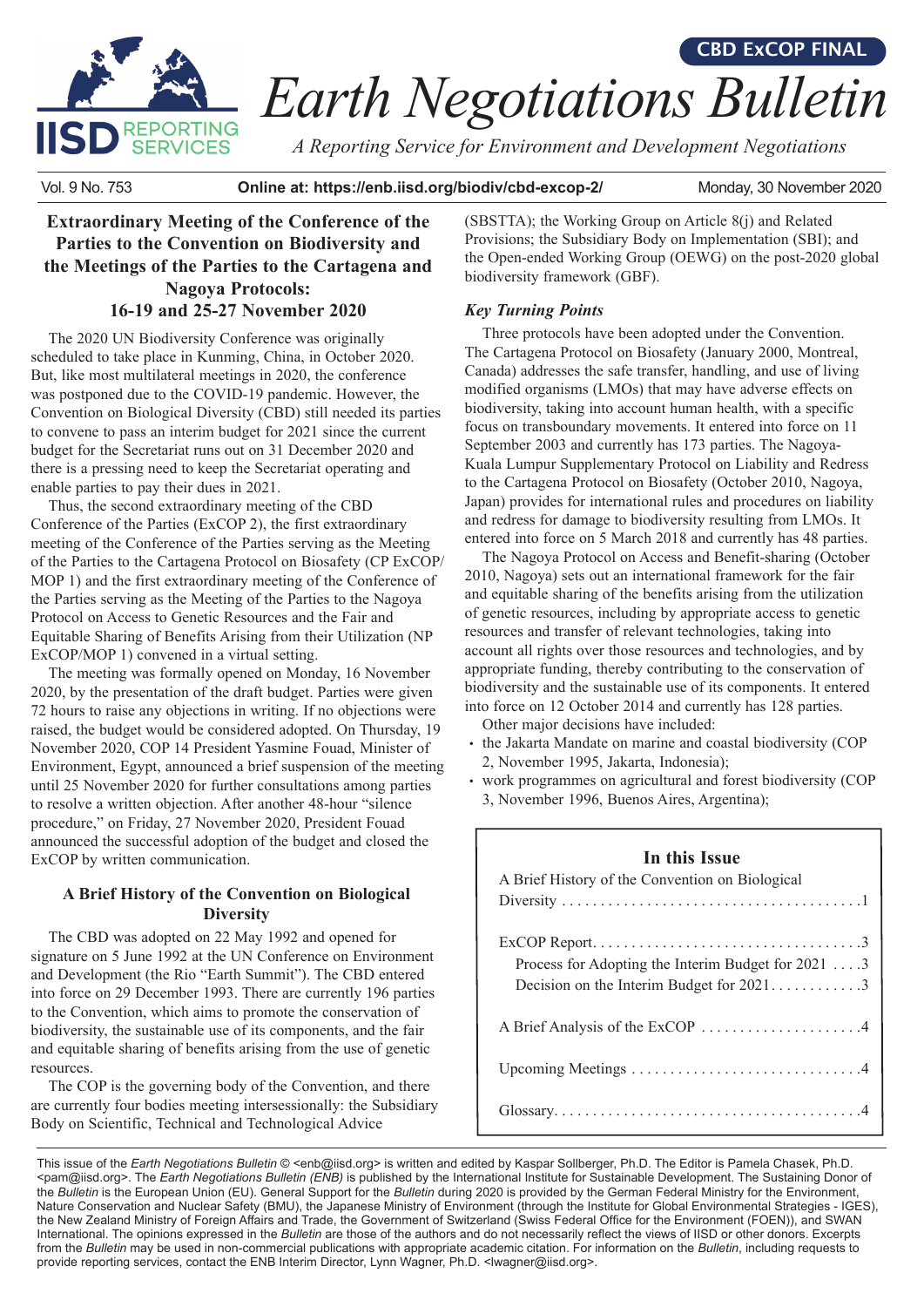- the Global Taxonomy Initiative (COP 4, May 1998, Bratislava, Slovakia);
- work programmes on Article 8(j), dry and sub-humid lands, and incentive measures (COP 5, May 2000, Nairobi, Kenya);
- the Bonn Guidelines on Access and Benefit-sharing and the Global Strategy for Plant Conservation (COP 6, April 2002, The Hague, the Netherlands);
- work programmes on mountain biodiversity, protected areas, and technology transfer, the Akwé: Kon Guidelines for cultural, environmental, and social impact assessments, and the Addis Ababa Principles and Guidelines for sustainable use (COP 7, February 2004, Kuala Lumpur, Malaysia);
- a work programme on island biodiversity (COP 8, March 2006, Curitiba, Brazil);
- a resource mobilization strategy, and scientific criteria and guidance for marine areas in need of protection (COP 9, May 2008, Bonn, Germany);
- the Strategic Plan for Biodiversity 2011-2020, including the Aichi Biodiversity Targets, and a decision on activities and indicators for the implementation of the resource mobilization strategy (COP 10, October 2010, Nagoya, Japan); and
- an interim target of doubling biodiversity-related international financial resource flows to developing countries by 2015, and at least maintaining this level until 2020, coupled with targets aiming to improve the robustness of baseline information (COP 11, October 2012, Hyderabad, India); and
- a plan of action on customary sustainable use of biodiversity as well as the "Pyeongchang Roadmap," a package of decisions on resource mobilization, capacity building, and scientific and technical cooperation linking biodiversity and poverty eradication, and monitoring implementation of the Strategic Plan (COP 12, October 2014, Pyeongchang, South Korea).

COP 13 (December 2016, Cancún, Mexico) considered: issues related to operations of the Convention, including integration among the Convention and its Protocols; progress towards implementation of the Strategic Plan and the achievement of the Aichi Targets, and related means of implementation; strategic actions to enhance the implementation of the Strategic Plan and achievement of the Aichi Targets, including with respect to mainstreaming biodiversity within and across sectors, particularly in agriculture, fisheries, tourism, and forestry; and biodiversity and human health interlinkages. It also launched consideration of a series of items on emerging technologies, including synthetic biology, gene drives, and digital sequence information (DSI).

COP 14 (November 2018, Sharm El-Sheikh, Egypt) set up an intersessional OEWG on the post-2020 GBF, and established an intersessional process, including an *Ad Hoc* Technical Expert Group to continue work on DSI on genetic resources under the Convention and the Nagoya Protocol. COP 14 further adopted the Rutzolijirisaxik voluntary guidelines for the repatriation of traditional knowledge relevant for the conservation and sustainable use of biological diversity as well as voluntary guidelines and guidance: on the integration of protected areas and other effective area-based conservation measures into wider landand seascapes; on effective governance models for management of protected areas, including equity; for the design and effective implementation of ecosystem-based approaches to climate change adaptation and disaster risk reduction; for a sustainable wild meat sector; and for avoiding unintentional introductions of invasive alien species associated with trade in live organisms.

#### *Towards a Post-2020 Global Biodiversity Framework*

At COP 14, parties adopted decision 14/34, which set forth a comprehensive and participatory process to update the Convention's Strategic Plan, and established an Openended Intersessional Working Group on the Post-2020 Global Biodiversity Framework to update the Strategic Plan and develop a new post-2020 GBF. This Working Group (WG) is tasked with advancing preparations for the development of the framework to be adopted at the postponed COP 15. Francis Ogwal (Uganda) and Basile van Havre (Canada) are the Co-Chairs. The framework is expected to set global goals and targets to reverse the negative trend of biodiversity loss.

The first meeting of the WG on the GBF, which took place from 27-30 August 2019 in Nairobi, Kenya, deliberated on the structure of the framework and the future work of the WG. The WG adopted conclusions of the meeting compiled by Co-Chairs Ogwal and van Havre and the Report of the Meeting, which reflects decisions made by the WG including agreement on:

- a non-paper on possible elements of the GBF;
- the preliminary list of meetings, consultations, and workshops for the development of the GBF;
- the dates and venue of the second and third meetings of the WG;
- submissions on the structure of the GBF to be submitted to the Secretariat;
- the provision of a zero-draft text of the GBF six weeks before the second meeting of the WG;
- a detailed workplan to be prepared by the Co-Chairs and the Secretariat, to be presented at the informal briefing of the Co-Chairs during SBSTTA-23; and
- a request to SBSTTA to provide guidance on specific goals, targets, indicators, baselines, and monitoring frameworks related to the drivers of biodiversity loss for achieving transformative change, within the scope of the three objectives of the Convention.

The second meeting took place from 24-29 February 2020 in Rome, Italy. Participants commented on the zero draft of the GBF that was released in January 2020 and approved the final recommendation of the meeting compiled by the Co-Chairs. In the recommendation, the WG, *inter alia*:

- notes the progress made during its second meeting, as reflected in the text annexed to the report of the meeting;
- invites SBSTTA-24 to provide elements for the development of the GBF for consideration by the third WG meeting;
- invites SBSTTA to provide a scientific and technical review of updated goals and targets, and related indicators and baselines;
- requests the WG Co-Chairs and the Secretariat to prepare a document, updating the elements of the draft framework that were reviewed by the second WG, and to update the tables in the appendices to the draft framework;
- requests the Secretariat to provide scientific and technical information to support the SBSTTA's review, including an analysis of linkages with the Sustainable Development Goals (SDGs); and
- requests the WG Co-Chairs and the Secretariat to prepare a first draft of the GBF.

On 30 September 2020, a Biodiversity Summit was held virtually at UN Headquarters in New York with statements by 48 Heads of State and Government and Ministers. Participants focused on the theme "Urgent Action on Biodiversity for Sustainable Development," to highlight the urgency of action at the highest levels in support of a post-2020 GBF that contributes to the 2030 Agenda for Sustainable Development and places the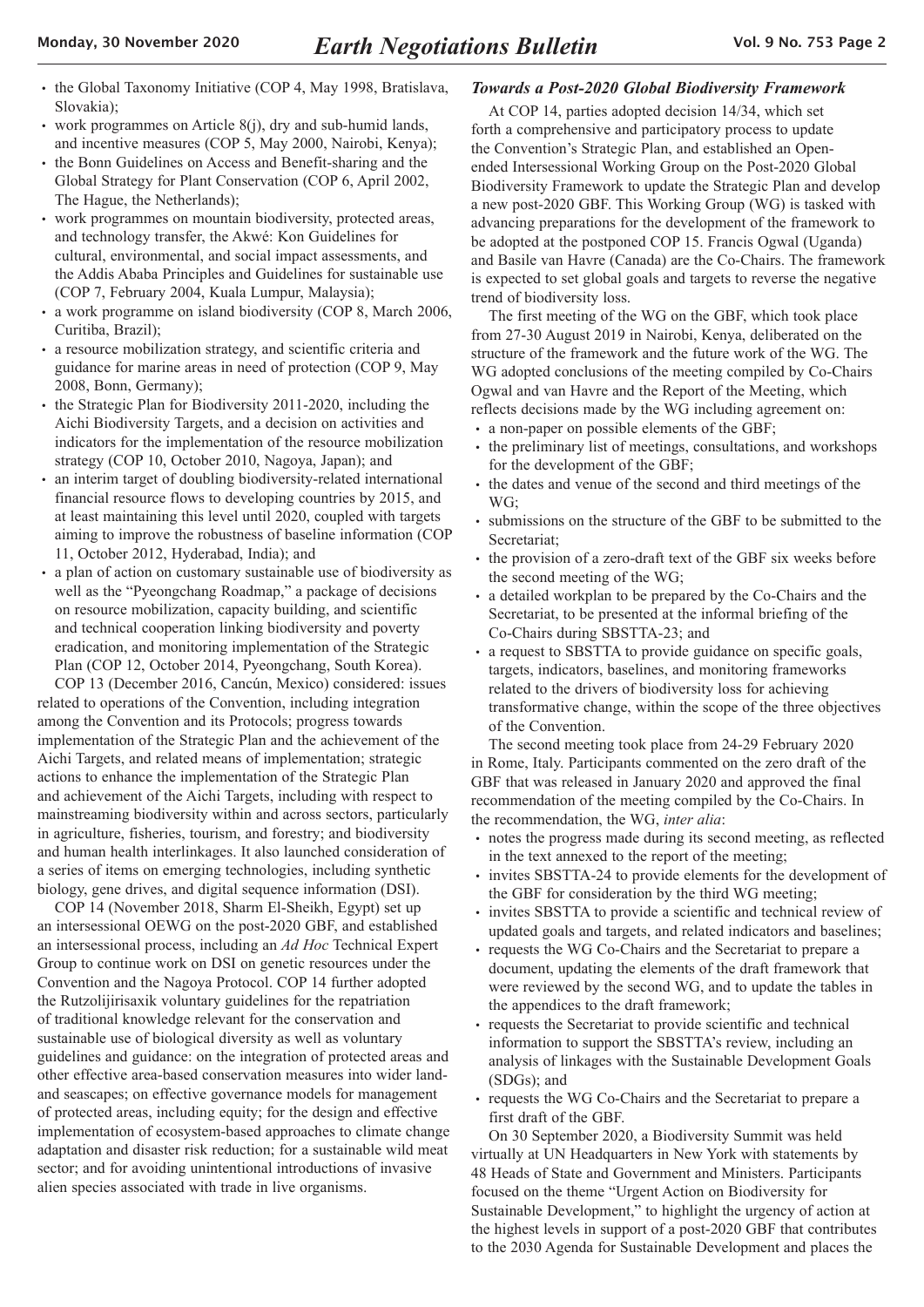<span id="page-2-0"></span>global community on a path towards realizing the 2050 Vision for Biodiversity, "Living in harmony with nature."

The third meeting of the WG on the GBF, which is expected to develop a text of the framework for consideration at COP 15, has been postponed until 2021.

#### **ExCOP Report**

To ensure that both the operations of the CBD Secretariat and the meetings of CBD bodies can continue beyond 2020, the COP Bureau reviewed the situation, considered different scenarios, and recommended convening an extraordinary meeting of the COP to agree on an interim budget for 2021. This proposal was supported by 93 parties to the CBD (including 85 parties to the Cartagena Protocol and 65 parties to the Nagoya Protocol), which represented the necessary quorum of at least one-third of the parties (rule 4.3 of the rules of procedure for meetings of the COP).

Since the COVID-19 pandemic prevented meeting in person, the parties agreed to approve the interim budget through the "silence procedure," also known as "written procedure" or "no objection procedure," which is only feasible after prior consultations or negotiations.

An informal budget group of representatives of parties was formed and held five consultations between 12 October and 12 November 2020 via teleconference. Consultations were based on a working document prepared by CBD Executive Secretary Elizabeth Mrema (CBD/ExCOP/2/2, CBD/CP/ExMOP/1/2, and CBD/NP/ExMOP/1/2). The informal group was chaired by Spencer Thomas (Grenada). The COP Bureau conducted consultations with parties in their respective regions to identify representatives of parties to the CBD who would take part in the informal group.

It is understood that when COP 15 convenes it will consider the full budget for the 2021-2022 biennium, or for any other period as the COP may decide, in line with the Financial Rules.

The annotated provisional agenda for the ExCOP (CBD/ ExCOP/2/1/Add.1, CBD/CP/ExMOP/1/1/Add.1, and CBD/ NP/ExMOP/1/1/Add.1) was prepared in agreement with COP 14 President Fouad in line with rules 8 and 13 of the rules of procedure, while parties, organizations, and other stakeholders were notified in accordance with rules 6 and 7.

#### *Process for Adopting the Interim Budget for 2021*

On Monday, 16 November, at 7:00 am Montreal time (UTC-5), COP 14 President Fouad circulated draft decisions on the budget for a period of 72 hours (CBD/ExCOP/2/L.2, CBD/CP/ ExMOP/1/L.2, and CBD/NP/ExMOP/1/L.2). The Annex to the President's Opening Communication (CBD/ExCOP/2/L.3, CBD/ CP/ExMOP/1/L.3, and CBD/NP/ExMOP/1/L.3) described the applicable procedure in detail and made clear that if the silence was not broken by a registered representative of a party during the given timeframe, the ExCOP decision would be considered adopted.

As agreed by the parties, the adoption of the agenda by each body was considered to have occurred at the time when the Opening Communication was released. On Thursday, 19 November 2020, after the 72 hours of the silence procedure had expired, President Fouad announced that a comment submitted by the Government of Brazil seeking the insertion of footnotes in the draft budget decisions constituted an objection, which meant that the ExCOP needed to be suspended for six days to enable further consultations among parties (CBD/ExCOP/2/L.4, CBD/ CP/ExMOP/1/L.4, and CBD/NP/ExMOP/1/L.4).

The objection by Brazil related to a concern that the approval of the budget could prejudice the format and organization of work of the SBSTTA and SBI meetings, noting an absence of consensus among parties on the convenience and feasibility of holding formal virtual meetings and negotiations under the CBD. It is understood that the format of future biodiversity-related meetings had already been the main subject of discussion in the informal budget group meetings held prior to the ExCOP.

In further informal consultations, facilitated by the Presidency and the Bureau, parties tentatively agreed that Brazil's concern should be reflected in the ExCOP report rather than in the budget decisions (CBD/ExCOP/2/L.5, CBD/CP/ExMOP/1/L.5, and CBD/ NP/ExMOP/1/L.5).

The ExCOP resumed for another 48-hour silence period on Wednesday, 25 November, and the draft decisions on the interim budget for 2021 were resubmitted with no change. On Friday, 27 November 2020, a written Closing Communication by President Fouad announced that no objections had been made, confirmed the adoption of the interim budget for 2021, and closed the ExCOP (CBD/ExCOP/2/L.6, CBD/CP/ExMOP/1/L.6, and CBD/ NP/ExMOP/1/L.6). The draft meeting report (CBD/ExCOP/2/L.1, CBD/CP/ExMOP/1/L.1, and CBD/NP/ExMOP/1/L.1) was published at the same time, to be completed and issued after the meeting under the guidance of the President.

## *Decision on the Interim Budget for 2021*

The interim budget for 2021 (CBD/ExCOP/2/L.2, CBD/CP/ ExMOP/1/L.2, and CBD/NP/ExMOP/1/L.2) consists of "old" and "new" monies. Relating to old monies, the ExCOP extended the validity of funds allocated in the 2019-2020 budget associated with the costs of the meetings of the COP and its subsidiary bodies that are postponed from the biennium 2019-2020, and authorized the carry-over of these funds, estimated at USD 3,804,900 to be spent in 2021 for all bodies under the CBD and its Protocols. This decision extends the funds up to 31 December 2021, or, in the case that COP 15 is not held in 2021, until the end of the month following the closure of COP 15.

Relating to new monies, the ExCOP approved, on an exceptional basis, a core 2021 programme budget of USD 16,772,626 for the CBD and its Protocols, with a split of 74:15:11 for sharing the costs for secretariat services among the Convention, the Cartagena Protocol, and the Nagoya Protocol.

The ExCOP also expressed appreciation to the Government of Canada as the host country and the Province of Quebec for their renewed support to the Secretariat and welcomed their contribution of CAD 2,072,000 for 2021.

Secretariat staffing remains unchanged between 2020 and 2021, albeit with a request to the United Nations Environment Programme (UNEP) Executive Director to provide information relevant to a review of the post of Deputy Executive Secretary for COP 15, for consideration in the context of the overall staffing needs of the Secretariat.

The ExCOP agreed to allow the use of up to USD 395,500 from the reserves for the third meeting of the Working Group on the Post-2020 Global Biodiversity Framework if voluntary finance is not found by 31 December 2020. This decision was made on an exceptional basis due to the pandemic, as it deviates from decision 14/37 that stipulates that any additional meetings (i.e., after the first and second meetings) of the Working Group would need to be funded from voluntary contributions. The reassessment was necessary by the move of the second Working Group meeting in February 2020 from Kunming, China, to Rome, Italy, with the consequence that it was funded from the